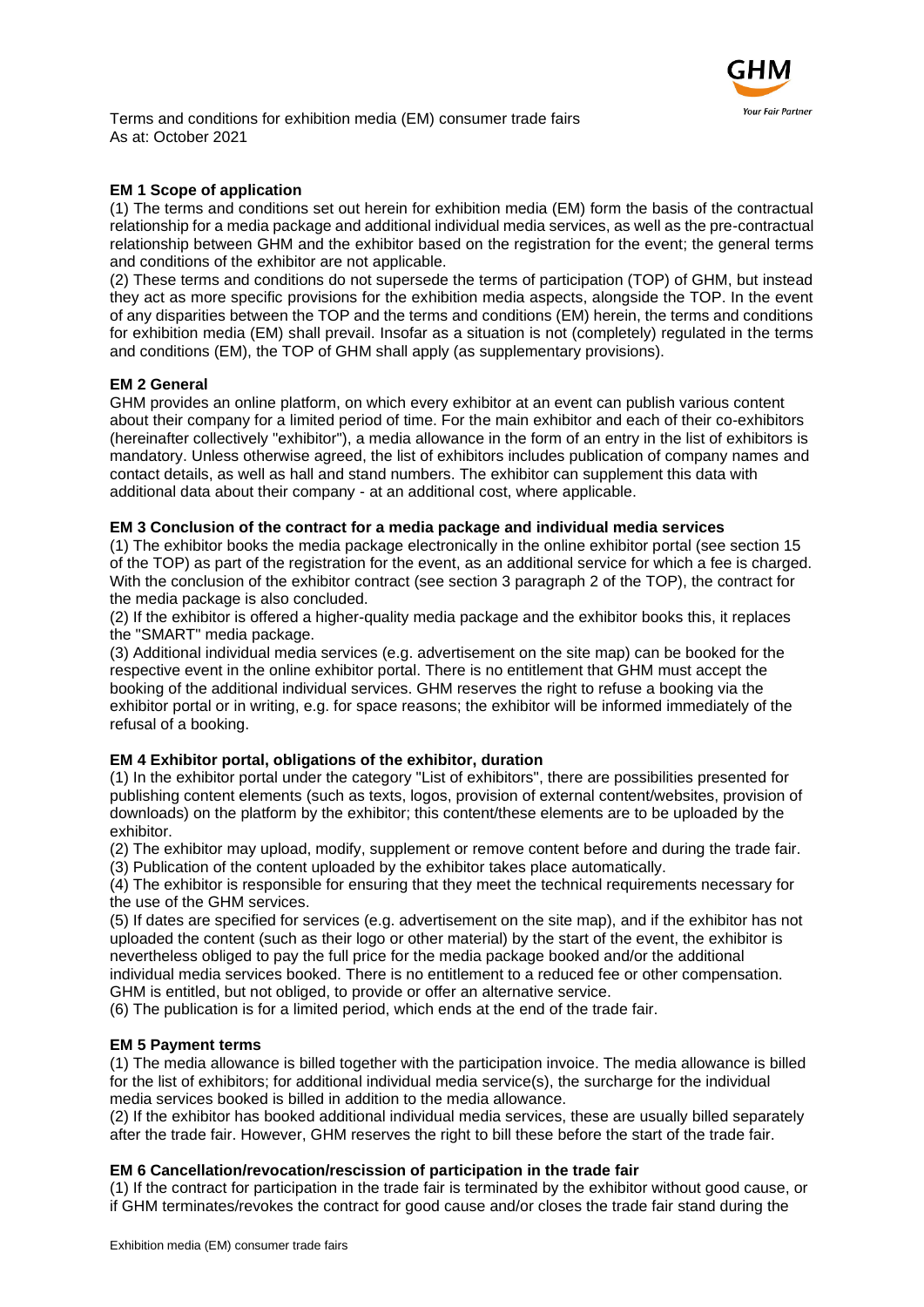

course of the trade fair (section 17 TOP), the exhibitor is obliged to pay the media allowance and/or the price of the individual media services booked, as a lump-sum reimbursement of expenses.

(2) The exhibitor is entitled to provide proof that the expenses did not arise, or are significantly lower than the lump-sum reimbursement of expenses stipulated in paragraph 1 above.

(3) The reimbursement of expenses includes the costs of providing and maintaining the online platform, including the personnel and software required by GHM for this purpose.

## **EM 7 Contents uploaded by the exhibitor**

(1) GHM is not obliged to carry out a review of the content, and assumes no responsibility for the correctness of the content uploaded by the exhibitor. The content is exclusively the property of the exhibitor, and GHM also accepts no responsibility for such content.

(2) If digital data with graphical content (e.g. logos) is uploaded by the exhibitor, GHM is entitled to edit this in terms of format, size and technical characteristics at its own discretion, provided that this is necessary for the presentation of the advertising material and is reasonable for the exhibitor. When doing so, GHM also does not assume any responsibility for the content.

## **EM 8 Illegal content**

(1) GHM is entitled to remove/take offline any content that violates statutory provisions, in particular criminal law and competition law, that violates trademark, copyright or personal rights, that contravenes the standards of the German Advertising Standards Council (Deutscher Werberat) or violates public decency, as well as any content of an ideological or political nature.

(2) In the cases referred to in paragraph 1 above, GHM will remove/take offline the content published, if necessary after consultation with the exhibitor, provided that GHM is aware that such content is illegal. However, GHM is not obligated to review content. GHM is entitled to cancel/revoke the contract and/or to terminate the contract without notice, if GHM only becomes aware that the content is illegal in terms of paragraph 1 above after acceptance of the booking.

(3) If GHM considers a change in content to be necessary for a reason specified in paragraph 1 above, then GHM shall immediately inform the exhibitor thereof and take the content offline. The exhibitor can adapt the content and then put it online again.

(4) Any costs for changes required in terms of paragraph 3 above shall be charged as additional costs. The exhibitor is solely responsible for any non-publication and/or delays in the provision of services by GHM which result from illegal content.

### **EM 9 Granting of rights**

(1) The exhibitor grants GHM and its service providers the non-exclusive, worldwide rights to use, modify, publish, transmit and/or distribute the content uploaded by the exhibitor, for the purposes of fulfilling the contract; such rights shall be transferable to service providers (including sub-licensing), and shall be limited to the period in which contractual services are provided, until the date specified in EM section 4 paragraph 5 above. The license granted is limited to the uses necessary for the operation of the platform and the provision of the contractual services.

(2) The granting of rights includes, in particular, the right to make the information publicly available, i.e. the right to make the content available and transmit it to members of the public and closed user groups via communication networks at locations and at times of their choosing, for the purpose of simultaneous or successive use – also on demand – and to carry out the required electronic duplication and technical processing for this purpose. This includes all currently available and future digital and analogue transmission and retrieval technologies, in particular transmission via the Internet and mobile networks for display and storage on mobile or stationary end devices such as a PC, smartphone, tablet or TV.

(3) The above-mentioned granting of rights relates to all intellectual property rights and ancillary copyrights associated with the content, as well as rights to one's own image, and naming, title, brand and other trademark rights.

### **EM 10 Liability of the exhibitor for content**

(1) The exhibitor is solely responsible for the content they upload. They assure that they will not upload any illegal content according to section EM 8, that they are entitled to use the rights granted in section EM 9, and have obtained the necessary consent.

(2) In particular, the exhibitor is liable for ensuring that persons depicted in photographs (e.g. contact persons of the exhibitor) have given their consent to the publication of the photographs.

(3) If any third parties assert claims against the exhibitor on the basis of the content, the exhibitor shall immediately inform GHM thereof. The affected content shall be removed by the exhibitor immediately.